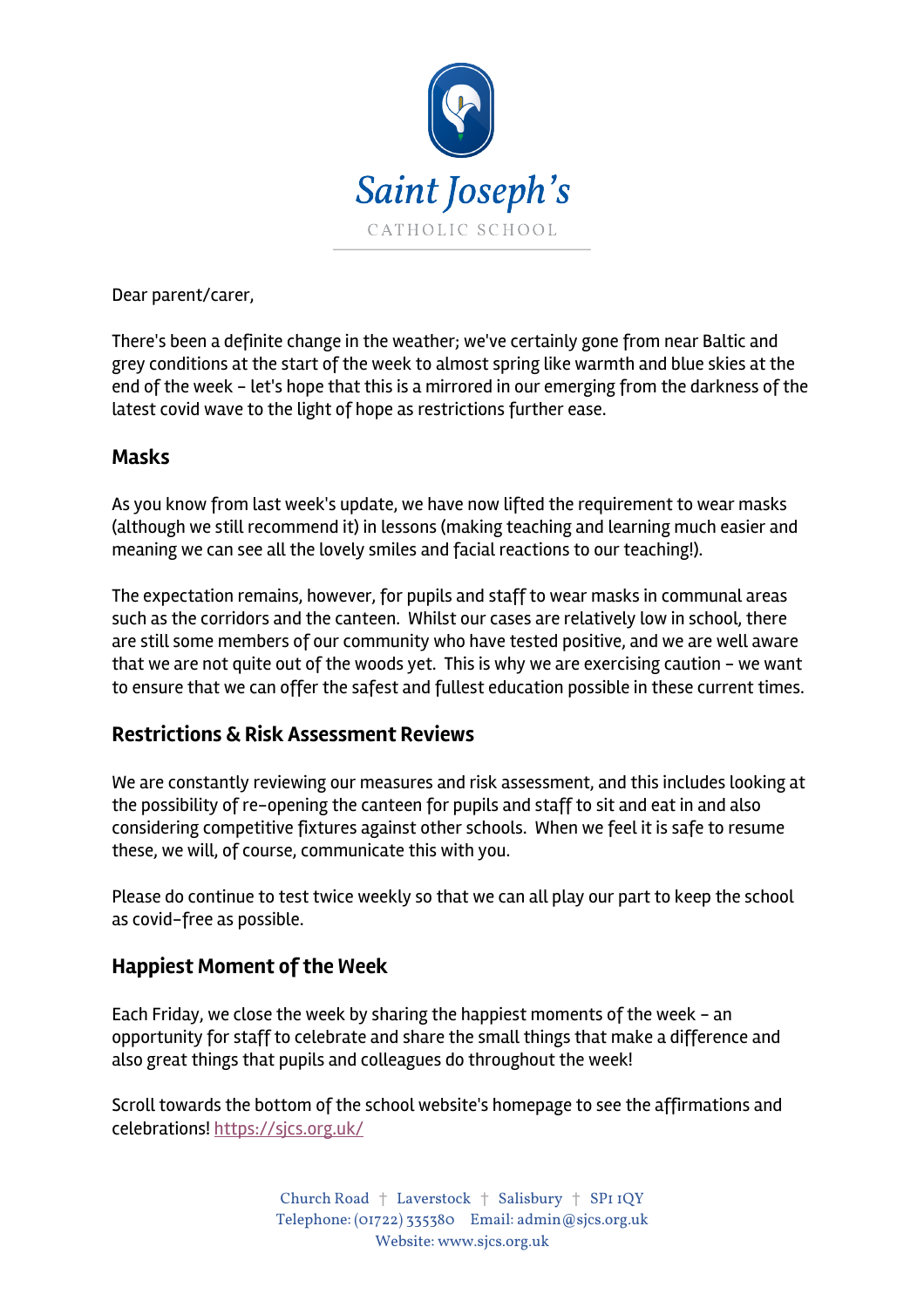

## **Careers Update**

InvestIn's parent event series is designed to give parents the essential tools they'll need to support their child on their career journey. Events are run by leading experts and are free to attend. Please see the InvestIn website for more details and how to register for the sessions on offer. These include:

**Wednesday 9th February: Making it in Medical Sciences**

Expert advice on breaking into medicine, dentistry, and veterinary science

**Wednesday 9th March: Women In Business** Inspiring entrepreneurship in our young women

**Wednesday 23rd March: The Ultimate Career Experience** Everything you need to know about InvestIn's life-changing Summer Experiences

> **Wednesday 6th April: The Career Workshop** Helping your child to choose their future with confidence

**Wednesday 4th May: Through the Magnifying Glass** Uncover your child's future in forensic science

### **Holocaust Memorial Day**

This week saw the commemoration of Holocaust Memorial Day - we were lucky enough to have over 30 Year 9 pupils attend a webinar hosted by the Holocaust Education Trust where pupils heard the story of a holocaust survivor's mother's experiences. Additionally, on Thursday during PHSE lessons, all pupils were exposed to a range of age-appropriate Holocaust Memorial Day resources.

# **Table Tennis Tournament**

On Wednesday, a joint Year 10 & 11 table tennis team progressed to the semi-finals of a local schools' tournament - they narrowly missed out on qualifying for the regional finals but can hold their heads high following some excellent shots and games!

### **Project Generation Green - Wild Wellbeing**

Three weeks ago, we began Project Generation Green where selected pupils have the opportunity to enhance their wellbeing by attending various 'green' sites around our local area. So far, the group have been to Blashford Lakes and Bolderwood Deer Sanctuary.

> Church Road † Laverstock † Salisbury † SP1 1QY Telephone: (01722) 335380 Email: admin@sjcs.org.uk Website: www.sjcs.org.uk